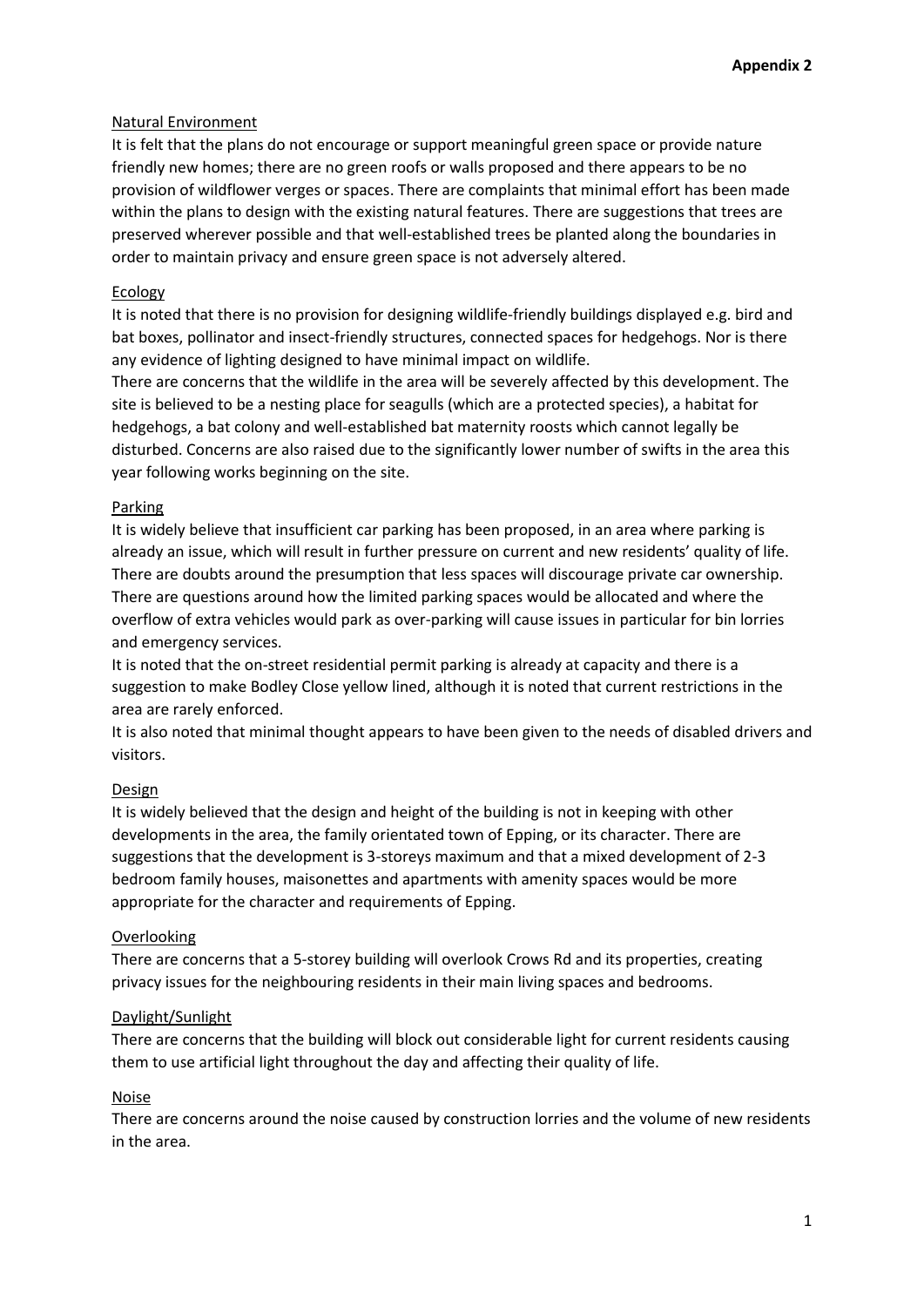# Traffic

It is noted that there is only one vehicle entrance to the development, St.John's Road, which is described as already being congested with cars and articulated lorries. There are concerns that the introduction of construction lorries will make the area unsafe, and that further traffic congestion during and following the works will prove difficult for local residents and businesses.

There is a request that all contractors and consultants involved in the development work closely to manage traffic and minimise congestion, with regular updates being provided to all residents (via electronic means) of forthcoming road closures or restrictions.

There are also suggestions that the scheme provides major road improvements in Epping with a section106 contribution from the developers.

### Drainage

There are concerns as the current sewerage drainage system is unable to cope causing regular issues, and that extra sewers will subsequently exasperate this issue.

There is a claim that the application is incorrect, as the nearest watercourse is at the rear of 30,32,34,36,38 Crows Road, continuing down towards Cobbins Brook, before being piped underground again – directly next to the boundary of Block C – the Figure 3 Extract Thames Water Asset Records is old. The surface water course is not featured on the application, only foul sewer is mentioned.

# Air pollution

There are concerns that construction will cause dust and fumes which will worsen the health of those already in poor-health.

### Local Services

There are concerns that a high number of new homes in a small area would create pressure on local services such as schools, GPs and public transport. It is also noted that there is no Social Housing proposed in the plans.

# Green Infrastructure Strategy

It is felt that the plans fail to meet standards set out in the GI Strategy, e.g. "The built environment can be enhanced by features such as green roofs, street trees, proximity to woodland, public gardens and recreational and open spaces. More broadly, green infrastructure exists within a wider landscape context and can reinforce and enhance local landscape character, contributing to a sense of place and natural beauty", "The Council's planning policy approach supported by this Strategy recognises the role of high quality design to bring open space to life and makes it a requirement of development proposals", and "The aim of the Council is to manage the potential impact of development on GI with the strategic objective, working in partnership with other groups, of maintaining and where possible enhancing the ecological, recreational and conservation role of GI within a wider context".

# EFDC Local Plan

It is felt that the plans fail to meet standards set out in the Local Plan (Submission Version), e.g. "Planning policy, will require planning applicants to take a collaborative, cohesive, coherent, integrated and proactive approach to the provision of GI."

# Sustainability Guidance

It is felt that the plans fail to meet standards set out in EFDC's Sustainability Guidance e.g. "Proposals must be landscape-led from the start, as set out in the EFDC Green Infrastructure Strategy". The plans do not achieve the Sustainability Guidance's Vision and Objectives "To embed a landscape led